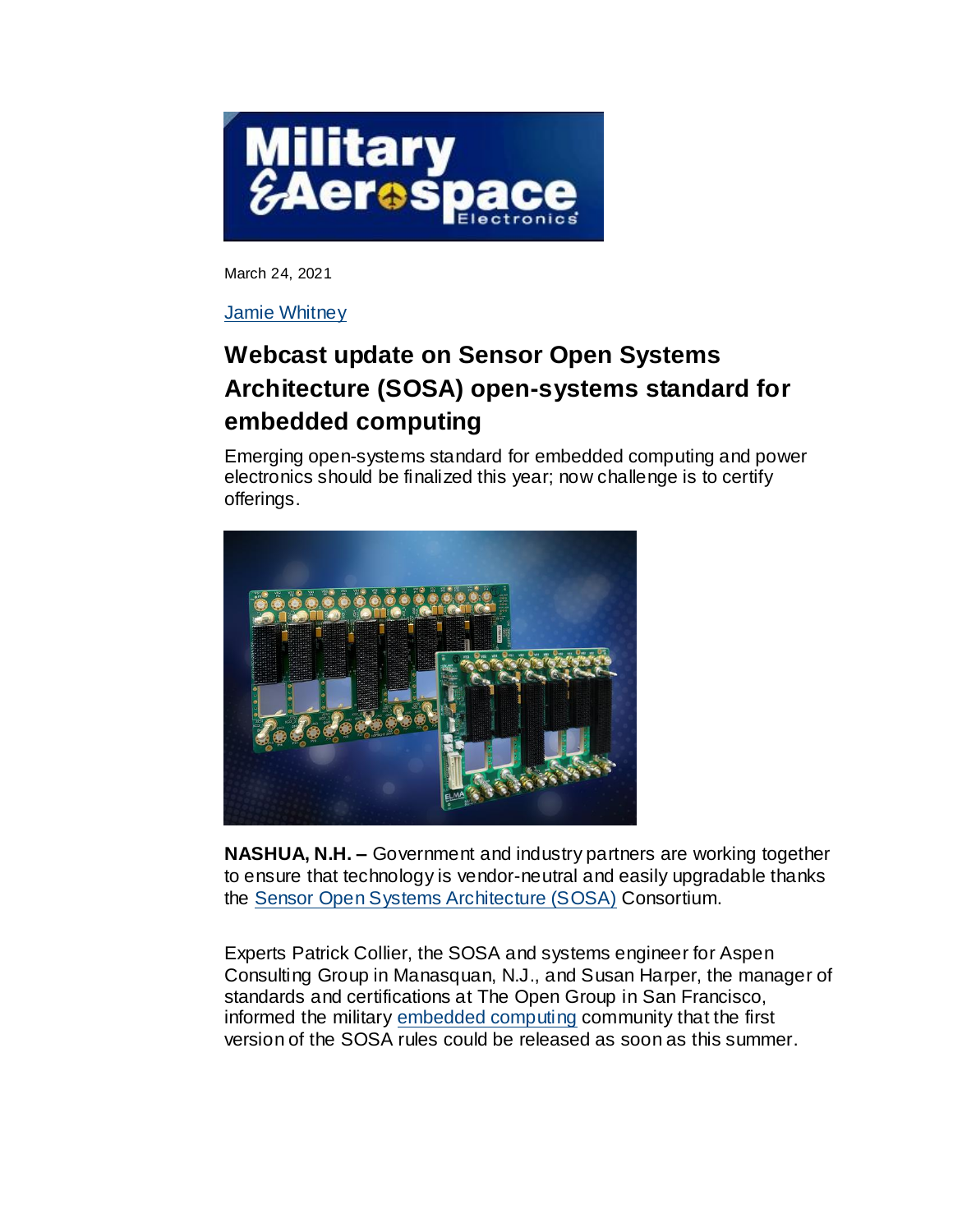These experts made their comments during a webcast hosted by Military & Aerospace Electronics on March 18.

An on-demand version of the event, sponsored by Kontron America Inc. in San Diego; Pentek Inc. in Upper Saddle River, N.J.; and Elma Electronic Inc. in Fremont, Calif., can be viewed online at [https://www.militaryaerospace.com/home/webinar/14198305/understan](https://www.militaryaerospace.com/home/webinar/14198305/understanding-conformance-to-the-sosa-technical-standard) [ding-conformance-to-the-sosa-technical-standard.](https://www.militaryaerospace.com/home/webinar/14198305/understanding-conformance-to-the-sosa-technical-standard)

The emerging SOSA [open-systems standard](https://www.militaryaerospace.com/computers/article/16722036/opensystems-standards-like-sosa-could-promote-genuine-embedded-computing-interoperability) -- overseen by The Open Group -- aims to enable military embedded systems designers to create new systems and make significant upgrades to existing systems much quicker than today's technologies allow.

The high-level goals of SOSA include openness and being platform- and vendor-agnostic while being aligned with Modular Open Systems Approach (MOSA) using standardized software and hardware. The consortium aims to leverage existing and emerging open standards and align with U.S. Department of Defense (DOD) service objectives. Finally, SOSA aims to keep technology affordable and adaptable.

Collier explained that the SOSA standard applies to each module of a system rather than the entire embedded computing system itself.

"The degree to which a system or element is composed of individually distinct physical and functional units that are loosely coupled with welldefined interface boundaries," Collier says.

"In the context of the SOSA architecture, this quality attribute enforces the establishment of well-defined, well-understood, standardized system modules that can be created and tested individually for function and conformance."

Collier notes the modules are intended to be used as "building blocks" that can be put together to build the embedded computing system right for the application the customer is asking for.

The Open Group's Harper explains that standards are needed to provide an agreed way to drive innovation and productivity while increasing effectiveness and repeatability. In addition, SOSA standards will ensure the quality of the modules delivered and that the modules are in legal compliance.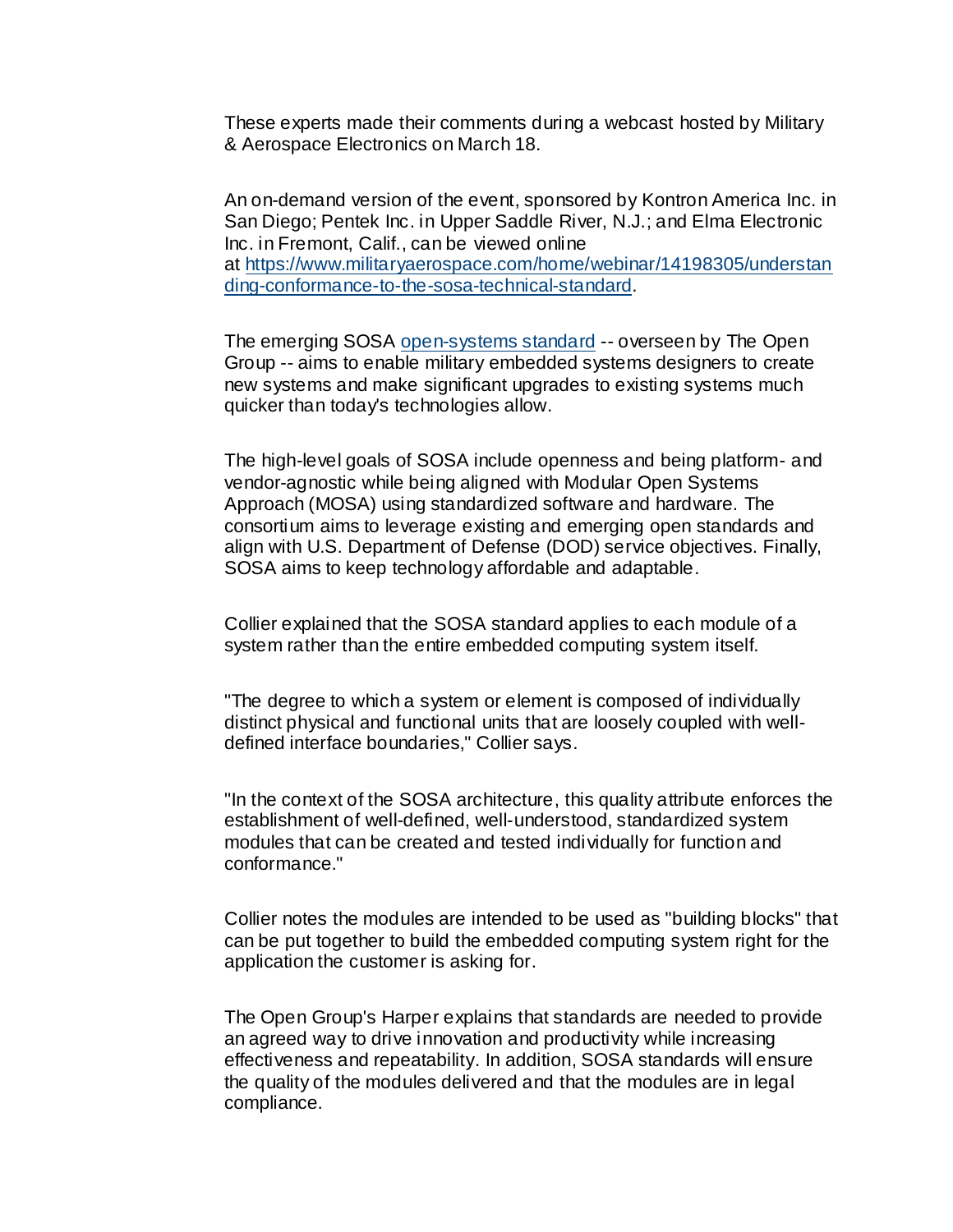"We believe in openness, consensus, timely and deterministic process, public availability of published specifications. We make sure there's no legal impediment to implementation or adoption. We believe in confidentiality and executable standards," Harper says.

The SOSA standard is being drafted by a diverse group of experts in the consortium that Harper notes are competitors in business but are partners inside and The Open Group provides unbiased arbitration.

"The biggest thing is to prove the standard works," says Harper. "You can say, 'O.K., I built the product and it worked, but there's no way to verify it conformed to the standard unless there's a certification process."

Harper informed that get the "green light" as a SOSA-certified, each module will have to be verified by an accredited authority outside the company as "self verification" is not allowed by The Open Group. In addition, certification will be done by The Open Group to "verify the verification."

The cost for certification has yet to be determined by the SOSA consortium. Verification, on the other hand, is a cost that will have to be determined by the company and the verifying authority.

"There's no way for us to tell how much verification is going to cost," Harper says. "Some suppliers have an agreement with the verification authority."

Once the certification and verification is complete, the vendor will result in having a "certified SOSA sensor component."

Each individual building block is certified, but the system itself doesn't have to go through certification," Collier says.

According to Harper, once the SOSA 1.0 rule set is released, The Open Group will no longer allow vendors to say their system is "SOSA aligned."

While The Open Group is targeting a release of SOSA 1.0 this July, the consortium is still encouraging the military embedded computing industry to join and lend their expertise.